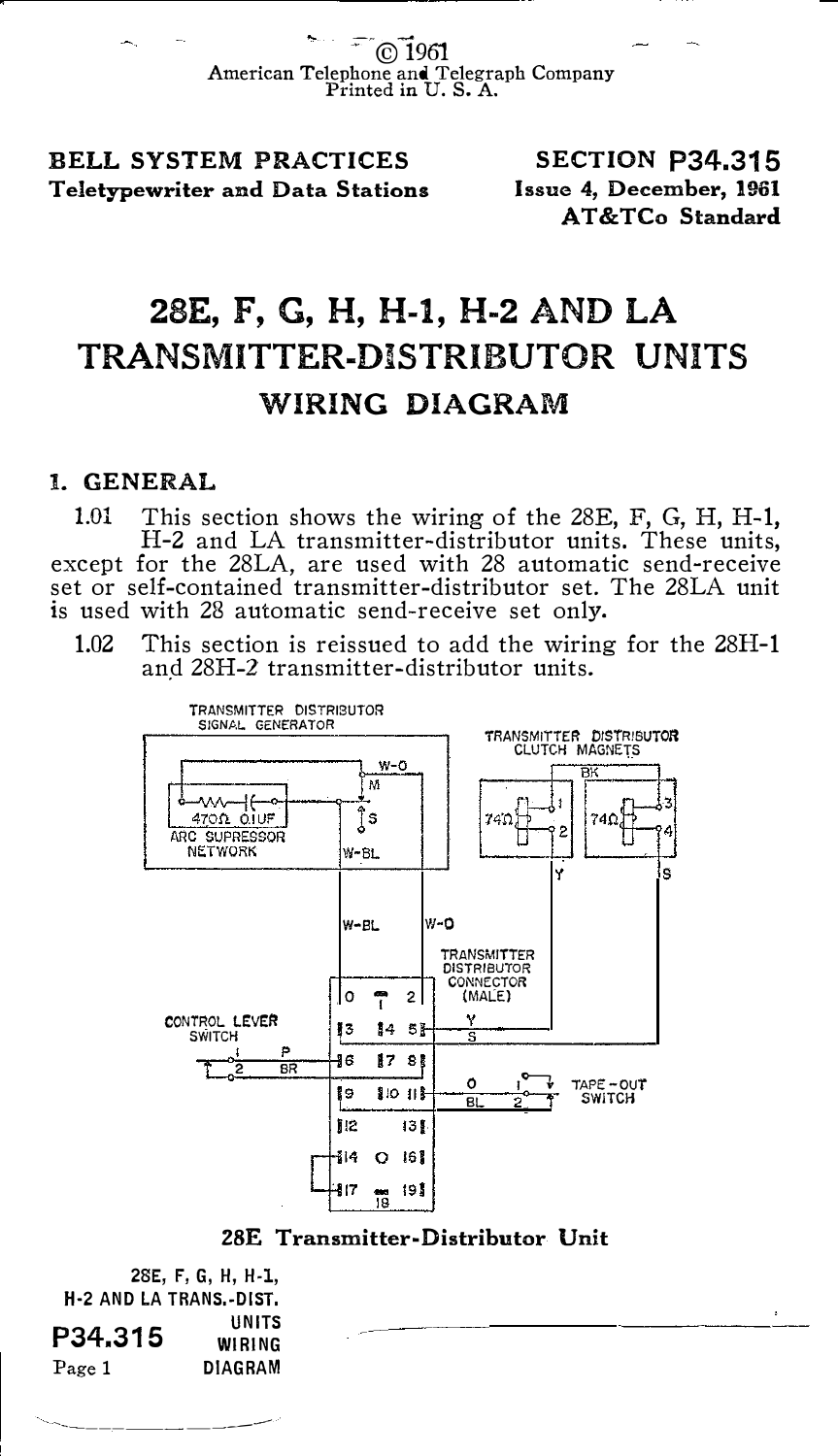

28F Transmitter-Distributor Unit

 $\ddot{\phantom{0}}$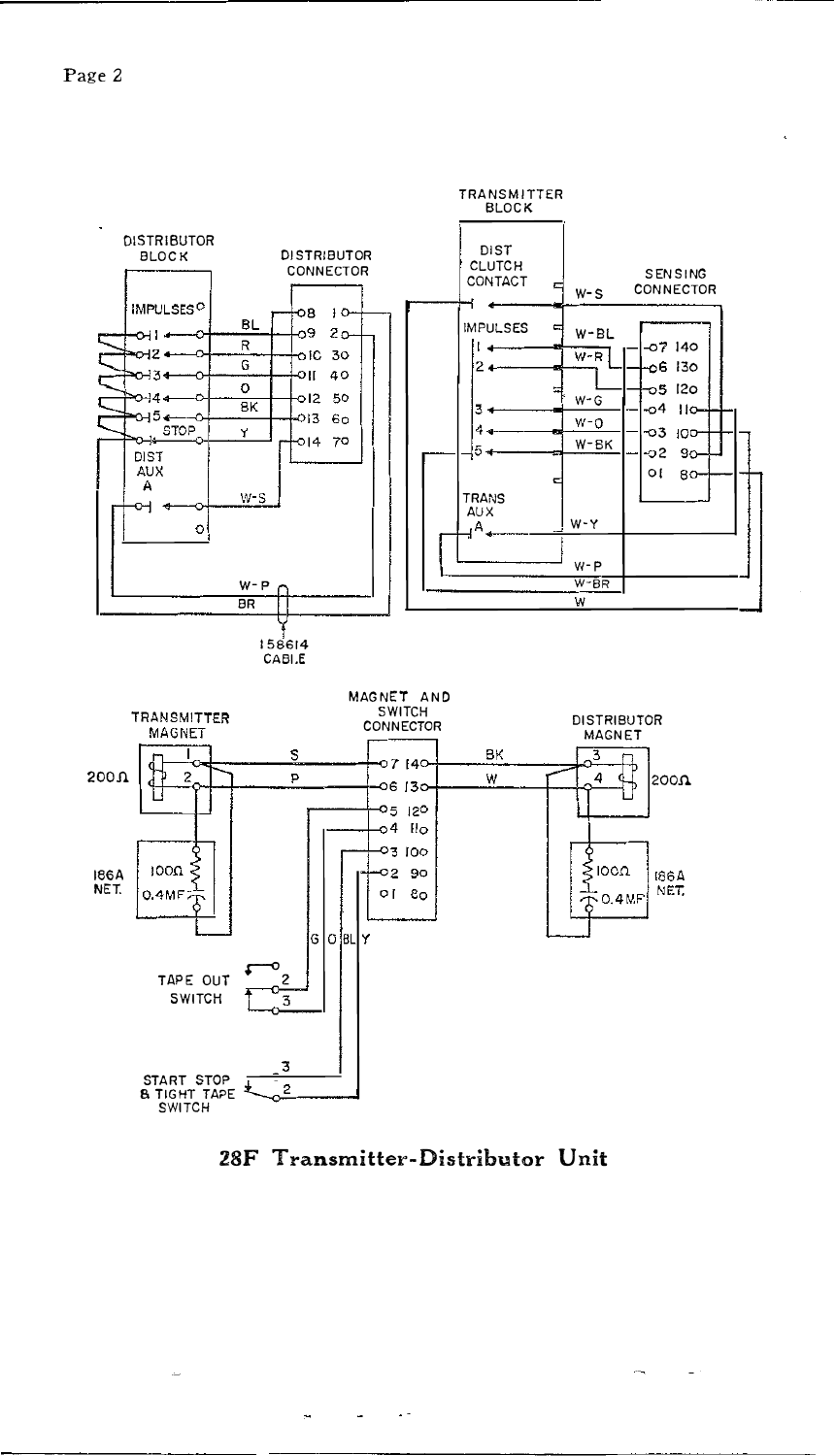



28E, F, G, H, H-1, H-2 AND LA TRANS.-OIST. P34.315 Page 3 **UNITS** WIRING DIAGRAM

k,  $\sim$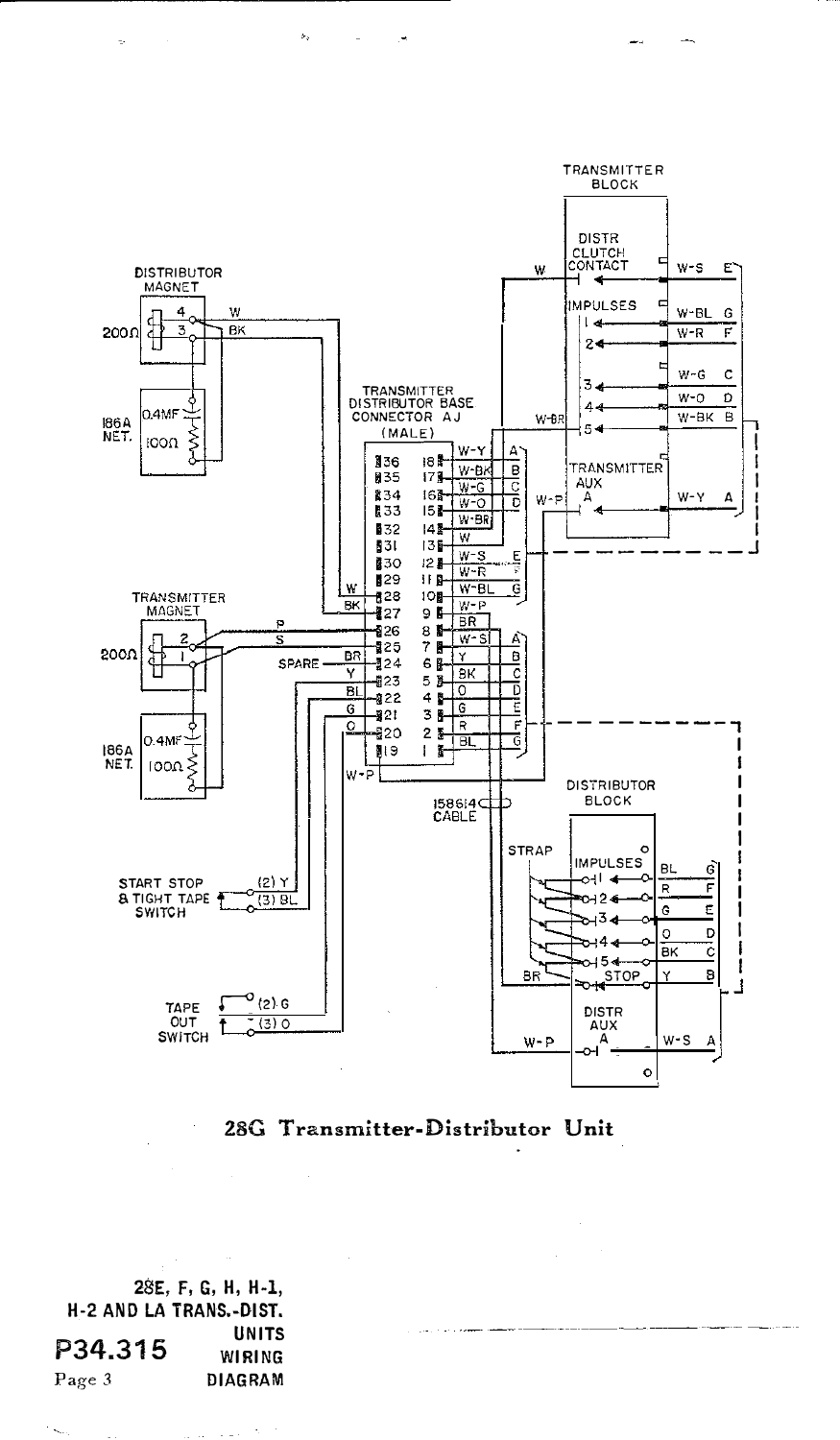$\sim$ 

 $\omega$  .  $\sim 10^{-11}$  $\sim$ 



28H, 28H-1 and 28H-2 Transmitter-Distributor Units

 $\rightarrow$